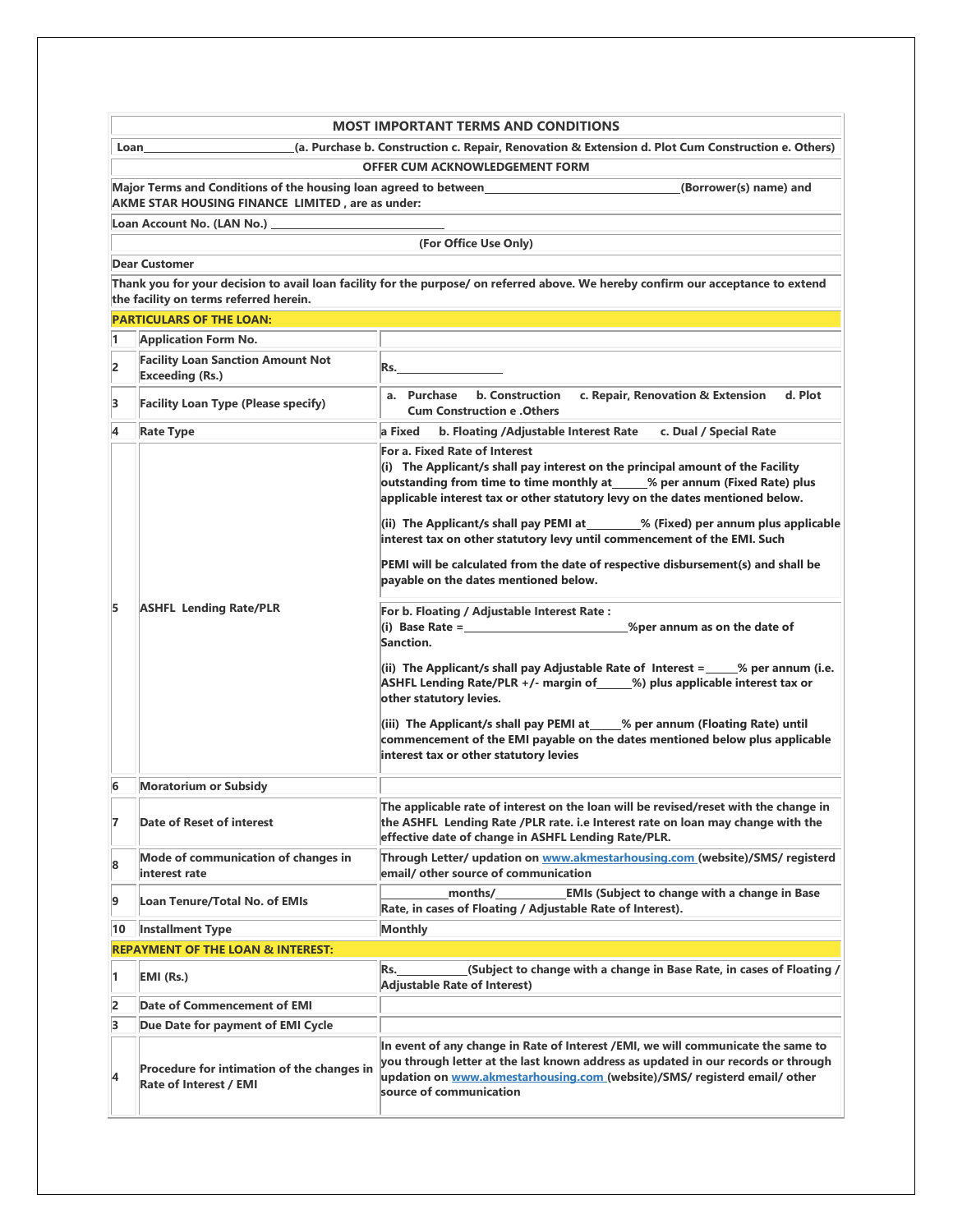|                | <b>INSURANCE OF THE PROPERTY AND THE BORROWER(S):</b>                           |                                                                                                                                                                                                                                                                                                                                                                                                                                                                                                                                                                                                                                                                                                                                                                                                                        |  |  |  |
|----------------|---------------------------------------------------------------------------------|------------------------------------------------------------------------------------------------------------------------------------------------------------------------------------------------------------------------------------------------------------------------------------------------------------------------------------------------------------------------------------------------------------------------------------------------------------------------------------------------------------------------------------------------------------------------------------------------------------------------------------------------------------------------------------------------------------------------------------------------------------------------------------------------------------------------|--|--|--|
| 1              | <b>Insurance of the Borrower</b>                                                | Requirement : To Ensure and Protect the Life of Borrower<br><b>Features : Life Coverage of the Insured</b>                                                                                                                                                                                                                                                                                                                                                                                                                                                                                                                                                                                                                                                                                                             |  |  |  |
| $\overline{2}$ | <b>Insurance of the Property</b>                                                | Requirement : To Ensure that Property offered as security to be insured against the<br>losses arised due to earthquake, fire, flood, explosion, storm, tempest etc. Features<br>: To Indemnify the losses arised due to earthquake, fire, flood, explosion, storm,<br>tempest etc.                                                                                                                                                                                                                                                                                                                                                                                                                                                                                                                                     |  |  |  |
|                | <b>FEES AND OTHER CHARGES:</b>                                                  |                                                                                                                                                                                                                                                                                                                                                                                                                                                                                                                                                                                                                                                                                                                                                                                                                        |  |  |  |
|                | <b>UPFRONT CHARGES (CHARGES BEFORE DISBURSEMENT)</b>                            |                                                                                                                                                                                                                                                                                                                                                                                                                                                                                                                                                                                                                                                                                                                                                                                                                        |  |  |  |
|                | <b>Processing Charges</b>                                                       | $2% + GST$ (on the sanctioned value) to be collected before disbursement or<br>deducted from first disbursement.                                                                                                                                                                                                                                                                                                                                                                                                                                                                                                                                                                                                                                                                                                       |  |  |  |
|                | Non Postal Stamp / Stamp Duty                                                   | As applicable law of the state                                                                                                                                                                                                                                                                                                                                                                                                                                                                                                                                                                                                                                                                                                                                                                                         |  |  |  |
|                | Non-encumbrance Certificate / Search<br>Report                                  | As per actual                                                                                                                                                                                                                                                                                                                                                                                                                                                                                                                                                                                                                                                                                                                                                                                                          |  |  |  |
|                | <b>Valuation/Technical Fee</b>                                                  | Rs. 2000/- + GST                                                                                                                                                                                                                                                                                                                                                                                                                                                                                                                                                                                                                                                                                                                                                                                                       |  |  |  |
|                | <b>CERSAI: At the time of Disbursement:</b>                                     | Rs. 300/-+ GST (for loans>5 Lacs) and;                                                                                                                                                                                                                                                                                                                                                                                                                                                                                                                                                                                                                                                                                                                                                                                 |  |  |  |
|                | <b>Creation of Charge</b>                                                       | Rs. 300/-+ GST (for loans<5 lacs)                                                                                                                                                                                                                                                                                                                                                                                                                                                                                                                                                                                                                                                                                                                                                                                      |  |  |  |
|                | Log in fee (Non Refundable)                                                     | Rs. 2000/- + GST                                                                                                                                                                                                                                                                                                                                                                                                                                                                                                                                                                                                                                                                                                                                                                                                       |  |  |  |
|                | <b>CUSTOMER SERVICE CHARGES</b>                                                 |                                                                                                                                                                                                                                                                                                                                                                                                                                                                                                                                                                                                                                                                                                                                                                                                                        |  |  |  |
|                | <b>CERSAI: At the time of Modification of</b>                                   | Rs. 100/-+ GST (for loans>5 Lacs) and;                                                                                                                                                                                                                                                                                                                                                                                                                                                                                                                                                                                                                                                                                                                                                                                 |  |  |  |
|                | Charge (in case of Top Up)                                                      | Rs. 50/-+ GST (for loans<5 lacs) or as per the charges levied by CERSAI                                                                                                                                                                                                                                                                                                                                                                                                                                                                                                                                                                                                                                                                                                                                                |  |  |  |
|                | <b>Prepayment Charges</b>                                                       | Part- Prepayment / Foreclosure of Home Loan on Variable/ Floating rate of<br><b>Interest: No prepayment Charges.</b><br>Part- Prepayment/ Foreclosure of Home Loan on fixed rate of interest: No<br>prepayment charges, if loan is foreclosed through own source.<br>However if the payment is made by borrowing from a bank/HFC/NBFC and/ or a<br>Financial institution, The prepayment Charges are as follows:<br>1)3%+ GST as applicable in Pre- closure Charges would be levied on principle o/s<br>& all part prepayments done in case loan is closed within 12 months of the first<br>Disbursement.<br>$ 2)2%$ + GST as applicable in pre-closure charges would be levied on principle o/s &<br>all part prepayments done in last 12 months in case loan is closed after 12 months<br>of the first disbursement. |  |  |  |
|                | <b>Cheque/ECS/ACH Bounce Charges (Per</b><br>Instrument/Transaction)            | Cheque return charge of INR 500/- + GST as applicable per instrument is payable in<br>case of a dishonored cheque or ECS or ACH.                                                                                                                                                                                                                                                                                                                                                                                                                                                                                                                                                                                                                                                                                       |  |  |  |
|                | <b>Late Payment Interest</b>                                                    | 3% per month compound for no. of days delayed in PEMI / EMI payment.                                                                                                                                                                                                                                                                                                                                                                                                                                                                                                                                                                                                                                                                                                                                                   |  |  |  |
|                | <b>Duplicate No Dues Certificate</b>                                            | Rs.500/- + GST                                                                                                                                                                                                                                                                                                                                                                                                                                                                                                                                                                                                                                                                                                                                                                                                         |  |  |  |
|                | <b>Copy of Property Papers</b>                                                  | Rs.500/- + GST                                                                                                                                                                                                                                                                                                                                                                                                                                                                                                                                                                                                                                                                                                                                                                                                         |  |  |  |
|                | <b>Charges for Missed Due Date</b>                                              | Rs. 200/- + GST                                                                                                                                                                                                                                                                                                                                                                                                                                                                                                                                                                                                                                                                                                                                                                                                        |  |  |  |
|                | <b>Cancelation Charges /Fees</b>                                                | 1) If request received within 7 days of the disbursement: Only Rs. 1000/- + GST<br>(cancelation Charges).<br>2) If request received after 7 days of the disbursement: Rs. 1000/- + GST<br>(cancelation Charges) & PEMI till the cancelation request                                                                                                                                                                                                                                                                                                                                                                                                                                                                                                                                                                    |  |  |  |
|                | <b>Documents Retrieval Charges</b>                                              | Rs 500/- plus applicable taxes (GST) and/or other statutory levies                                                                                                                                                                                                                                                                                                                                                                                                                                                                                                                                                                                                                                                                                                                                                     |  |  |  |
|                | <b>Duplicate Annual Account Statement,</b><br><b>Provisional Certificate</b>    | Rs.500/- + GST                                                                                                                                                                                                                                                                                                                                                                                                                                                                                                                                                                                                                                                                                                                                                                                                         |  |  |  |
|                | Loan prepayment/closure (fully) statement<br>/ SOA / Repayment Schedule charges | Rs.500/- + GST                                                                                                                                                                                                                                                                                                                                                                                                                                                                                                                                                                                                                                                                                                                                                                                                         |  |  |  |
|                | Each Personal Visit to customer's place for<br>collection of dues               | Rs.250/- per visit plus applicable GST                                                                                                                                                                                                                                                                                                                                                                                                                                                                                                                                                                                                                                                                                                                                                                                 |  |  |  |
|                | Disbursement Cheque Cancelation & re-<br>issuance                               | Rs. 1000/- + GST (cancelation Charges) & PEMI will be charged.                                                                                                                                                                                                                                                                                                                                                                                                                                                                                                                                                                                                                                                                                                                                                         |  |  |  |
|                | <b>Disbursement Cancelation (Deal</b><br>postponed etc)                         | 1) If request received within 7 days of the disbursement: Only Rs. 1000/- + GST<br>(cancelation Charges).                                                                                                                                                                                                                                                                                                                                                                                                                                                                                                                                                                                                                                                                                                              |  |  |  |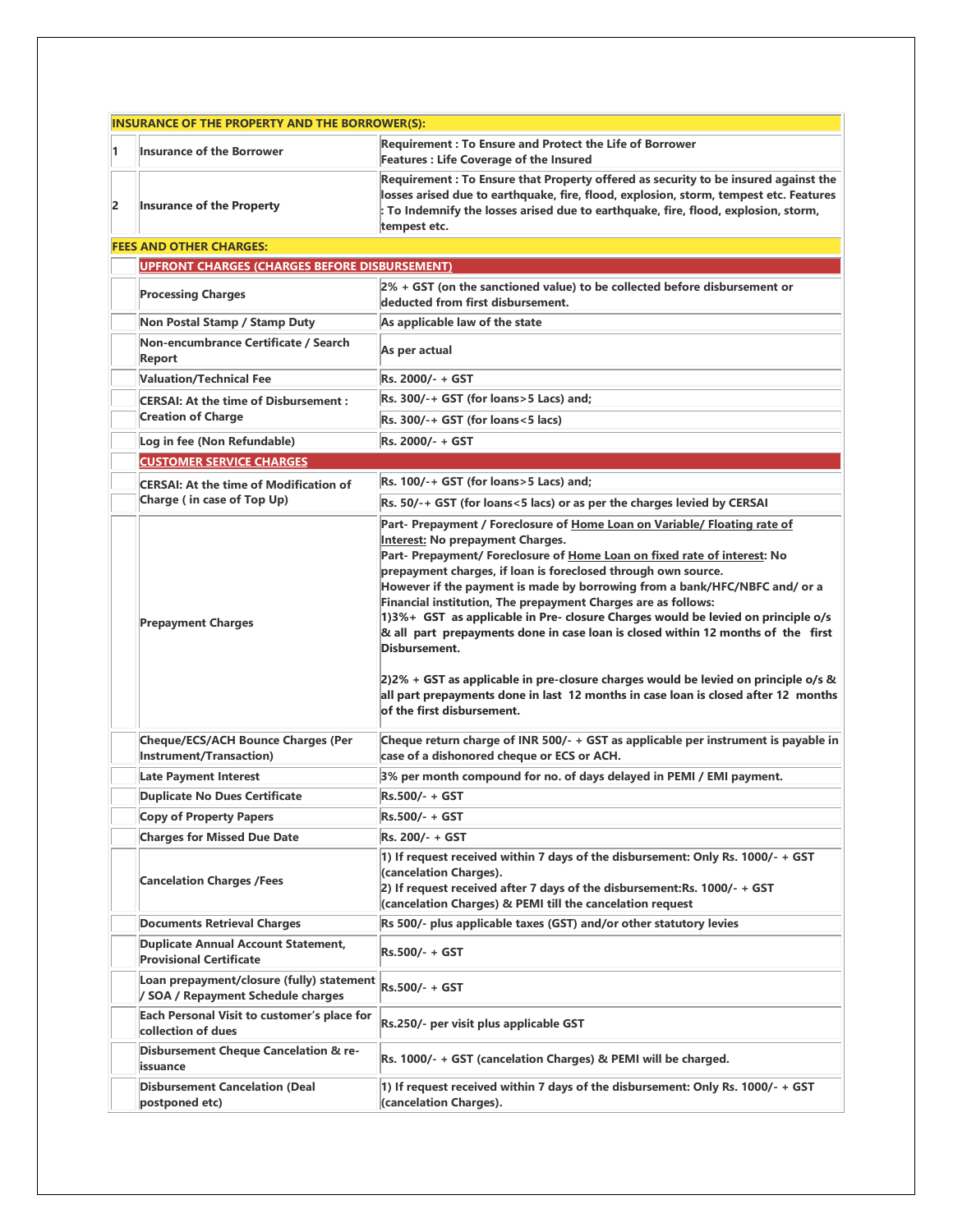|                                                                                    | 2) If request received after 7 days of the disbursement:<br>Rs. 1000/- + GST (cancelation Charges) & PEMI till the cancelation request |
|------------------------------------------------------------------------------------|----------------------------------------------------------------------------------------------------------------------------------------|
| <b>Cheque/ECS Swapping Charges (per set):</b>                                      |                                                                                                                                        |
|                                                                                    | PDC to PDC Rs. 1000/- + GST                                                                                                            |
| <b>PDC to ECS NIL</b>                                                              |                                                                                                                                        |
|                                                                                    | ECS to ECS $\vert$ Rs. 1000/- + GST                                                                                                    |
|                                                                                    | ECS to PDC $\vert$ Rs. 1000/- + GST                                                                                                    |
| <b>Complaint Handling Charges</b>                                                  | <b>NIL</b>                                                                                                                             |
| <b>CHARGES AT THE TIME OF FORECLOSURE</b>                                          |                                                                                                                                        |
| <b>Cash Collection Charges (Only FC)</b>                                           | Rs. 5/- per Thousand for Cash Collection + GST                                                                                         |
| CERSAI: At the time of Loan Closure: -<br>Satisfaction of Charge (removal of lien) | <b>NIL</b>                                                                                                                             |
| Document Custodian Fees                                                            | Rs. 500/- + GST Per Month (Chargeable after 30 days of closure of the Loan<br>Account)                                                 |

**Note: \* The Govt. of India has implemented the Good & Service Tax (GST) effective from 1st July, 2017. Consequently, the Service Tax rate (including cess) of 15%, as applicable to the products & services rendered by financial institutions, has been replaced by the GST rate of 18%.**

#### **SECURITY / COLLATERAL FOR THE LOAN:**

Mortgage of Below mentioned property in Favour of AKME STAR HOUSING FINANCE LIMITED

Property Mortgaged:

Other Security:

Detail of Guarantor(s):

# **CONDITION FOR THE DISBURSEMENT OF LOAN:**

The Loan is subject to the below conditions ;

Any Special Condition:

# **PROCEDURE OF RECOVERY OF OVERDUES ARE AS FOLLOWS:**

| Upto two PEMI / EMI outstanding                       | a. You will be informed via sms, phone calls or our representative would be visiting<br>personally |
|-------------------------------------------------------|----------------------------------------------------------------------------------------------------|
| More than two PEMI / EMI outstanding                  | b. Along with point a, legal notice is sent informing PEMI / EMI overdues.                         |
| More than three PEMI / EMI outstanding                | c. Total loan recall notice is being sent & legal proceedings are started.                         |
| <b>ANNUAL OUTSTANDING BALANCE</b><br><b>STATEMENT</b> | Within 30 days of closure of financial year                                                        |

**CUSTOMER SERVICES:**

For any assistance and information you can connect the Customer Care Center of the company through below modes between the Working Hours from 10:30 AM to 6:00 PM.

1. Contact to the branch manager/branch in charge of the branch nearby you

2. Call to our Customer care No:- +91-0294-2489501/02/03

You can also write to our Customer care E-mail Id:- [customercare@ashfl.in](mailto:customercare@ashfl.in)

You can also write to us via our website: [www.akmestarhousing.com](http://www.akmestarhousing.com/)

You can collect the following documents by visiting our branch, timelines are mentioned for the same:

| Loan Account Statement           | Within 3 working days  |
|----------------------------------|------------------------|
| Photocopy of the title documents | Within 15 working days |
|                                  |                        |

Return of Original document on closure of the Return of Original document on closure of the Mithin 15 working days

### **I/WE ACKNOWLEDGE THAT:**

1 I / We have not made any payments in cash, bearer cheque or kind along with or in connection with this application to the executive collecting my/our application form.

2 All other terms and condition of the contract will be as per our loan agreement signed by you.

3 This offer is valid for 90 days, subject to submission and fulfillment of all required document for the proposed loan.

4 Company may withdraw this offer, if any information/document provided by you seems doubtful.

5 Please read our agreement carefully for executing the same, our executive will help you in understanding/ clarifying any clause if you required.

**CUSTOMER GRIEVANCE MECHANISM**